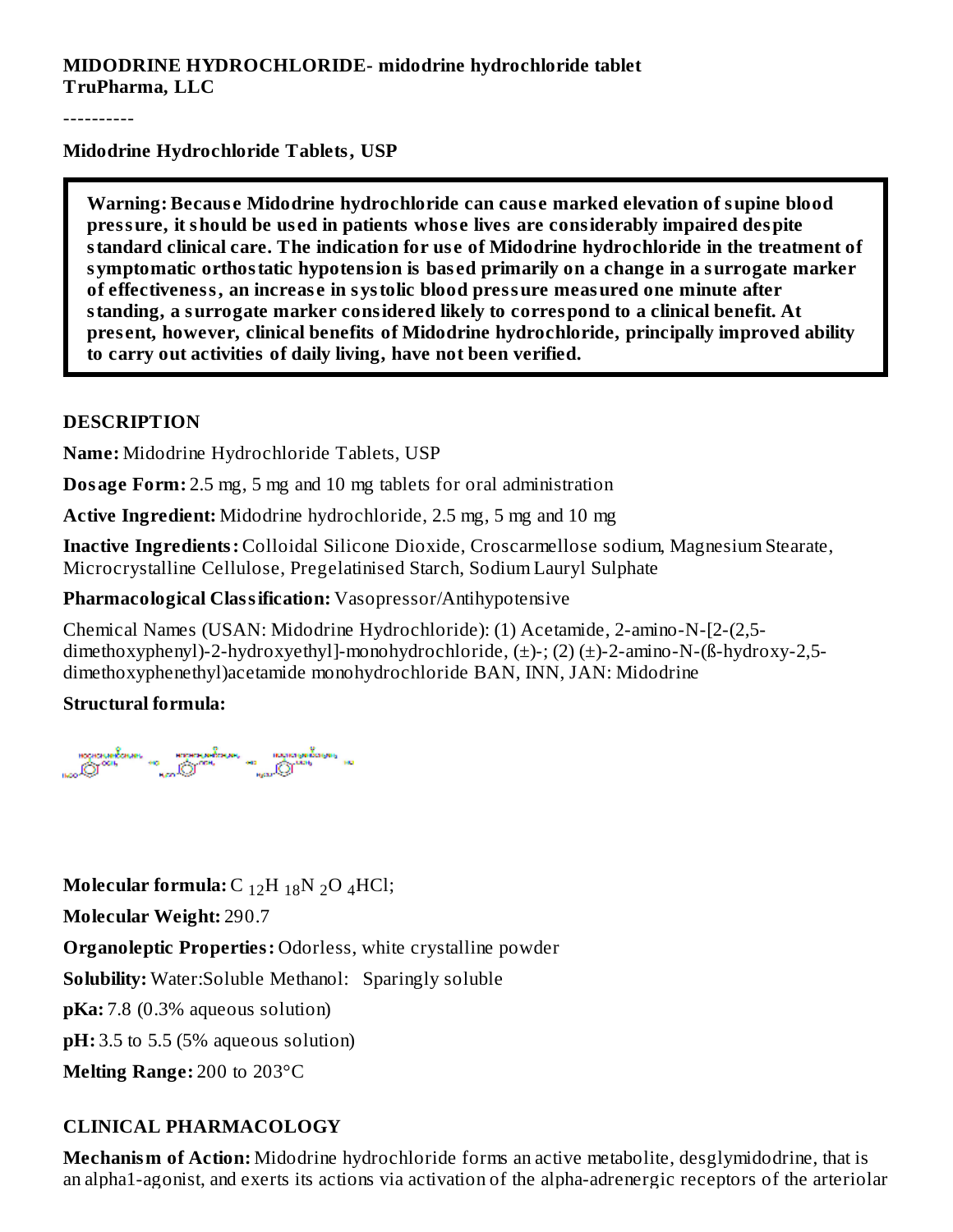an alpha1-agonist, and exerts its actions via activation of the alpha-adrenergic receptors of the arteriolar and venous vasculature, producing an increase in vascular tone and elevation of blood pressure. Desglymidodrine does not stimulate cardiac beta-adrenergic receptors. Desglymidodrine diffuses poorly across the blood-brain barrier, and is therefore not associated with effects on the central nervous system.

Administration of Midodrine hydrochloride results in a rise in standing, sitting, and supine systolic and diastolic blood pressure in patients with orthostatic hypotension of various etiologies. Standing systolic blood pressure is elevated by approximately 15 to 30 mmHg at 1 hour after a 10-mg dose of midodrine, with some effect persisting for 2 to 3 hours. Midodrine hydrochloride has no clinically significant effect on standing or supine pulse rates in patients with autonomic failure.

**Pharmacokinetics:** Midodrine hydrochloride is a prodrug, i.e., the therapeutic effect of orally administered midodrine is due to the major metabolite desglymidodrine, formed by deglycination of midodrine. After oral administration, Midodrine hydrochloride is rapidly absorbed. The plasma levels of the prodrug peak after about half an hour, and decline with a half- life of approximately 25 minutes, while the metabolite reaches peak blood concentrations about 1 to 2 hours after a dose of midodrine and has a half-life of about 3 to 4 hours. The absolute bioavailability of midodrine (measured as desglymidodrine) is 93%. The bioavailability of desglymidodrine is not affected by food. Approximately the same amount of desglymidodrine is formed after intravenous and oral administration of midodrine. Neither midodrine nor desglymidodrine is bound to plasma proteins to any significant extent.

**Metabolism and Excretion:** Thorough metabolic studies have not been conducted, but it appears that deglycination of midodrine to desglymidodrine takes place in many tissues, and both compounds are metabolized in part by the liver. Neither midodrine nor desglymidodrine is a substrate for monoamine oxidase.

Renal elimination of midodrine is insignificant. The renal clearance of desglymidodrine is of the order of 385 mL/minute, most, about 80%, by active renal secretion. The actual mechanism of active secretion has not been studied, but it is possible that it occurs by the base-secreting pathway responsible for the secretion of several other drugs that are bases (see also **Potential for Drug Interactions**).

## **Clinical Studies**

Midodrine has been studied in 3 principal controlled trials, one of 3-weeks duration and 2 of 1 to 2 days duration. All studies were randomized, double-blind and parallel-design trials in patients with orthostatic hypotension of any etiology and supine-to-standing fall of systolic blood pressure of at least 15 mmHg accompanied by at least moderate dizziness/lightheadedness. Patients with pre-existing sustained supine hypertension above 180/110 mmHg were routinely excluded. In a 3-week study in 170 patients, most previously untreated with midodrine, the midodrine-treated patients (10 mg t.i.d., with the last dose not later than 6 P.M.) had significantly higher (by about 20 mmHg) 1-minute standing systolic pressure 1 hour after dosing (blood pressures were not measured at other times) for all 3 weeks. After week 1, midodrine-treated patients had small improvements in dizziness/lightheadedness/unsteadiness scores and global evaluations, but these effects were made difficult to interpret by a high early dropout rate (about 25% vs 5% on placebo). Supine and sitting blood pressure rose 16/8 and 20/10 mmHg, respectively, on average.

In a 2-day study, after open-label midodrine, known midodrine responders received midodrine 10 mg or placebo at 0, 3, and 6 hours. One-minute standing systolic blood pressures were increased 1 hour after each dose by about 15 mmHg and 3 hours after each dose by about 12mmHg; 3-minute standing pressures were increased also at 1, but not 3, hours after dosing. There were increases in standing time seen intermittently 1 hour after dosing, but not at 3 hours.

In a 1-day, dose-response trial, single doses of 0, 2.5, 10, and 20 mg of midodrine were given to 25 patients. The 10- and 20-mg doses produced increases in standing 1- minute systolic pressure of about 30 mmHg at 1 hour; the increase was sustained in part for 2 hours after 10 mg and 4 hours after 20 mg. Supine systolic pressure was  $\geq 200$  mmHg in 22% of patients on 10mg and 45% of patients on 20 mg;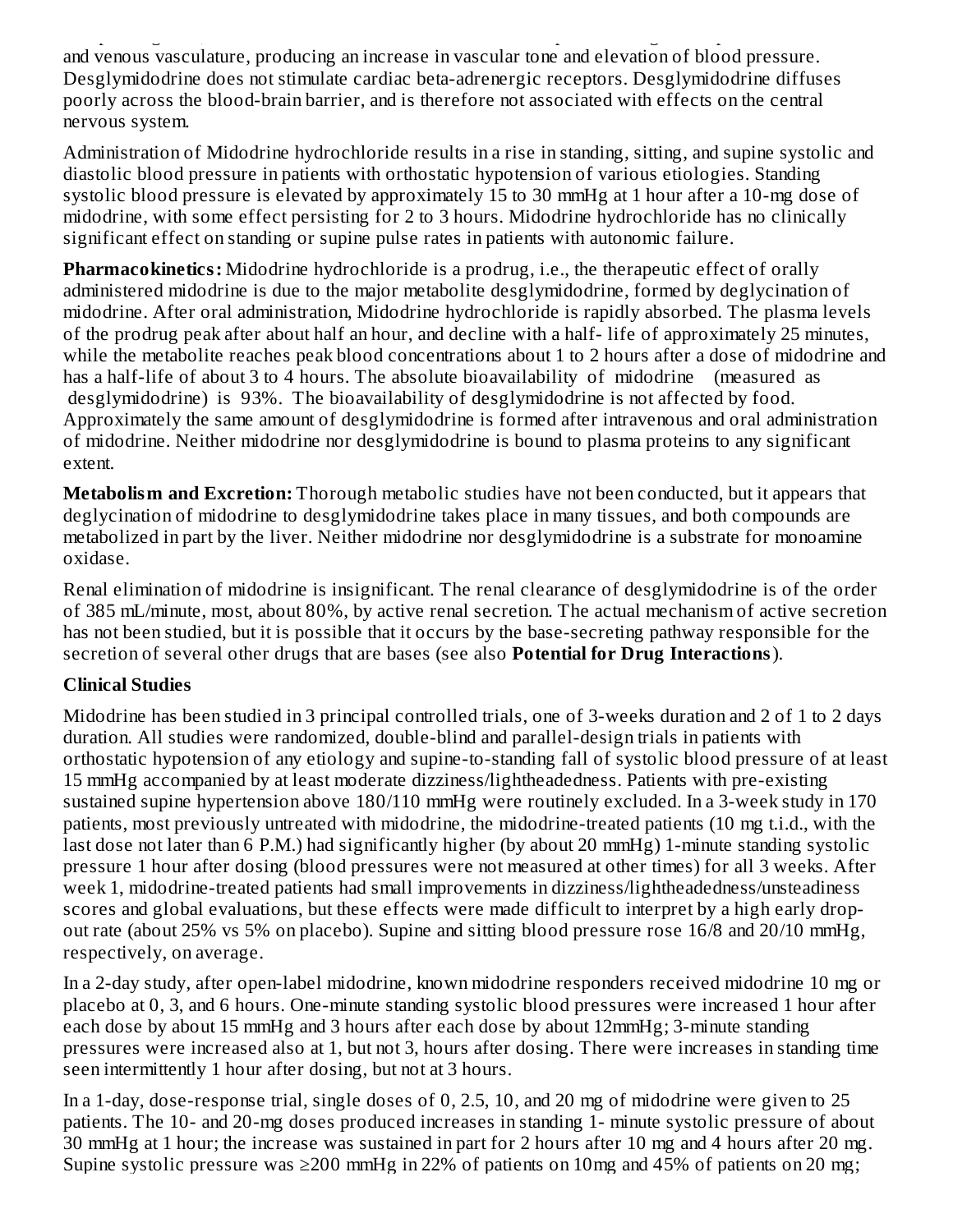elevated pressures often lasted 6 hours or more.

# **Special Populations**

A study with 16 patients undergoing hemodialysis demonstrated that Midodrine hydrochloride is removed by dialysis.

# **INDICATIONS AND USAGE**

Midodrine Hydrochloride Tablets, USP are indicated for the treatment of symptomatic orthostatic hypotension (OH). Because Midodrine Hydrochloride Tablets, USP can cause marked elevation of supine blood pressure (BP>200 mmHg systolic), it should be used in patients whose lives are considerably impaired despite standard clinical care, including non-pharmacologic treatment (such as support stockings), fluid expansion, and lifestyle alterations. The indication is based on Midodrine Hydrochloride Tablets, USP effect on increases in 1-minute standing systolic blood pressure, a surrogate marker considered likely to correspond to a clinical benefit. At present, however, clinical benefits of Midodrine Hydrochloride Tablets, USP principally improved ability to perform life activities, have not been established. Further clinical trials are underway to verify and describe the clinical benefits of Midodrine Hydrochloride Tablets, USP.

After initiation of treatment, Midodrine Hydrochloride Tablets, USP should be continued only for patients who report significant symptomatic improvement.

# **CONTRAINDICATIONS**

Midodrine hydrochloride is contraindicated in patients with severe organic heart disease, acute renal disease, urinary retention, pheochromocytoma or thyrotoxicosis. Midodrine hydrochloride should not be used in patients with persistent and excessive supine hypertension.

## **WARNINGS**

**Supine Hypertension: The most potentially s erious advers e reaction associated with Midodrine hydrochloride therapy is marked elevation of supine arterial blood pressure (supine hypertension). Systolic pressure of about 200 mmHg were s een overall in about 13.4% of patients given 10 mg of Midodrine hydrochloride. Systolic elevations of this degree were most likely to be obs erved in patients with relatively elevated pre-treatment systolic blood pressures (mean 170 mmHg). There is no experience in patients with initial supine systolic pressure above 180 mmHg, as thos e patients were excluded from the clinical trials. Us e of Midodrine hydrochloride in such patients is not recommended. Sitting blood pressures were also elevated by Midodrine hydrochloride therapy. It is ess ential to monitor supine and sitting blood pressures in patients maintained on Midodrine hydrochloride. Uncontrolled hypertension increas es the risk of cardiovas cular events, particularly stroke.**

## **PRECAUTIONS**

**General:** The potential for supine and sitting hypertension should be evaluated at the beginning of Midodrine hydrochloride therapy. Supine hypertension can often be controlled by preventing the patient from becoming fully supine, i.e., sleeping with the head of the bed elevated. The patient should be cautioned to report symptoms of supine hypertension immediately. Symptoms may include cardiac awareness, pounding in the ears, headache, blurred vision, etc. The patient should be advised to discontinue the medication immediately if supine hypertension persists.

Blood pressure should be monitored carefully when Midodrine hydrochloride is used concomitantly with other agents that cause vasoconstriction, such as phenylephrine, ephedrine, dihydroergotamine, phenylpropanolamine, or pseudoephedrine.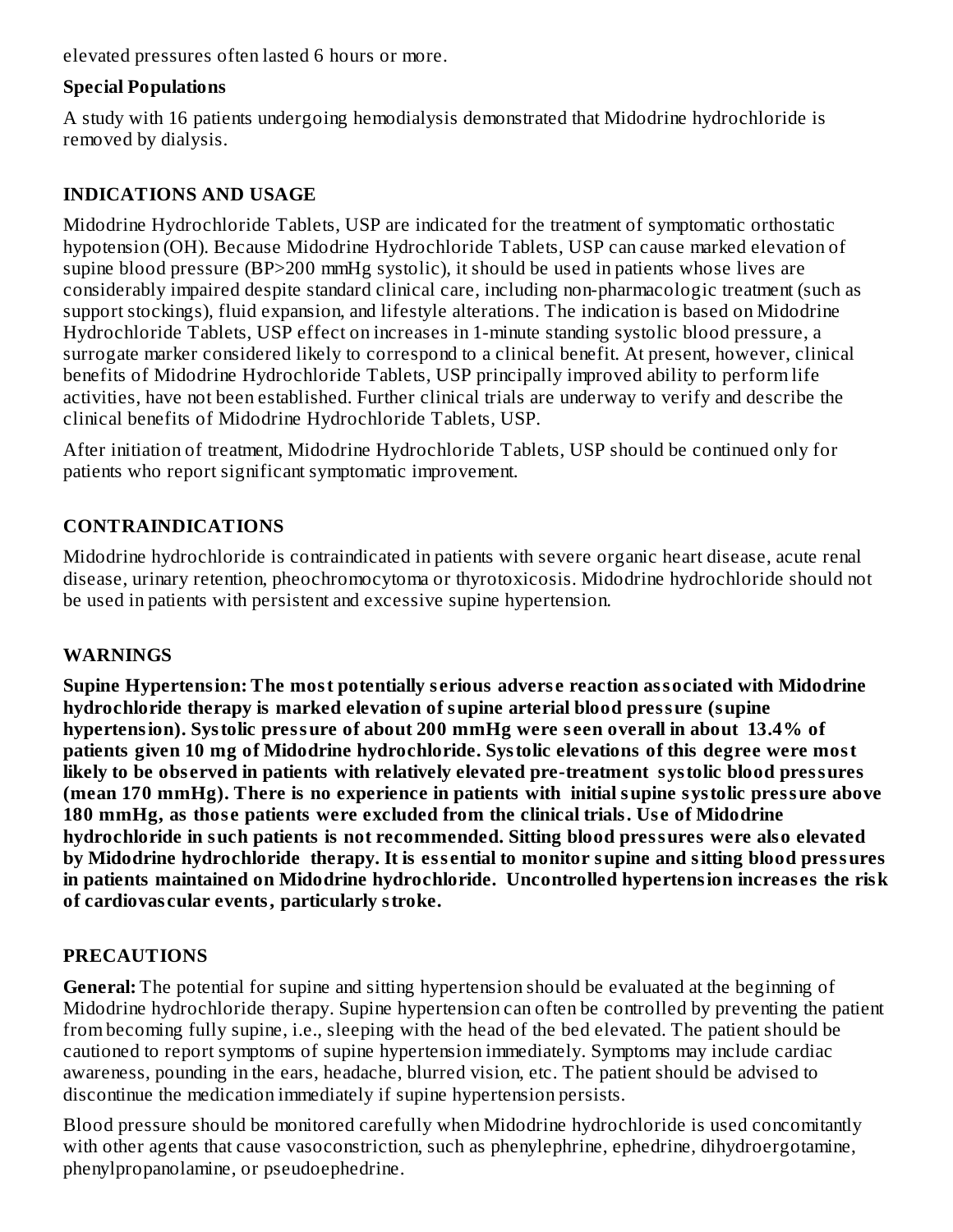A slight slowing of the heart rate may occur after administration of Midodrine hydrochloride, primarily due to vagal reflex. Caution should be exercised when Midodrine hydrochloride is used concomitantly with cardiac glycosides (such as digitalis), psychopharmacologic agents, beta blockers or other agents that directly or indirectly reduce heart rate. Patients who experience any signs or symptoms suggesting bradycardia (pulse slowing, increased dizziness, syncope, cardiac awareness) should be advised to discontinue Midodrine hydrochloride and should be re-evaluated.

Midodrine hydrochloride should be used cautiously in patients with urinary retention problems, as desglymidodrine acts on the alpha-adrenergic receptors of the bladder neck.

Midodrine hydrochloride should be used with caution in orthostatic hypotensive patients who are also diabetic, as well as those with a history of visual problems who are also taking fludrocortisone acetate, which is known to cause an increase in intraocular pressure and glaucoma.

Midodrine hydrochloride use has not been studied in patients with renal impairment. Because desglymidodrine is eliminated via the kidneys, and higher blood levels would be expected in such patients, Midodrine hydrochloride should be used with caution in patients with renal impairment, with a starting dose of 2.5 mg (see DOSAGE AND ADMINISTRATION). Renal function should be assessed prior to initial use of Midodrine hydrochloride.

Midodrine hydrochloride use has not been studied in patients with hepatic impairment. Midodrine hydrochloride should be used with caution in patients with hepatic impairment, as the liver has a role in the metabolism of midodrine.

**Information for Patients:** Patients should be told that certain agents in over-the-counter products, such as cold remedies and diet aids, can elevate blood pressure, and therefore, should be used cautiously with Midodrine hydrochloride, as they may enhance or potentiate the pressor effects of Midodrine hydrochloride (see **Drug Interactions**). Patients should also be made aware of the possibility of supine hypertension. They should be told to avoid taking their dose if they are to be supine for any length of time, i.e., they should take their last daily dose of Midodrine hydrochloride 3 to 4 hours before bedtime to minimize nighttime supine hypertension.

**Laboratory Tests:** Since desglymidodrine is eliminated by the kidneys and the liver has a role in its metabolism, evaluation of the patient should include assessment of renal and hepatic function prior to initiating therapy and subsequently, as appropriate.

**Drug Interactions:** When administered concomitantly with Midodrine hydrochloride, cardiac glycosides may enhance or precipitate bradycardia, A.V. block or arrhythmia.

The risk of hypertension increases with concomitant administration of drugs that increase blood pressure (phenylephrine, pseudoephedrine, ephedrine, dihydroergotamine, thyroid hormones, or droxidopa). Avoid concomitant use of drugs that increase blood pressure. If concomitant use cannot be avoided, monitor blood pressure closely.

Avoid use of MAO inhibitors or linezolid with midodrine.

Midodrine hydrochloride has been used in patients concomitantly treated with salt-retaining steroid therapy (i.e., fludrocortisone acetate), with or without salt supplementation. The potential for supine hypertension should be carefully monitored in these patients and may be minimized by either reducing the dose of fludrocortisone acetate or decreasing the salt intake prior to initiation of treatment with Midodrine hydrochloride. Alpha-adrenergic blocking agents, such as prazosin, terazosin, and doxazosin, can antagonize the effects of Midodrine hydrochloride.

**Potential for Drug Interaction:** It appears possible, although there is no supporting experimental evidence, that the high renal clearance of desyglymidodrine (a base) is due to active tubular secretion by the base-secreting system also responsible for the secretion of such drugs as metformin, cimetidine, ranitidine, procainamide, triamterene, flecainide, and quinidine. Thus there may be a potential for drugdrug interactions with these drugs.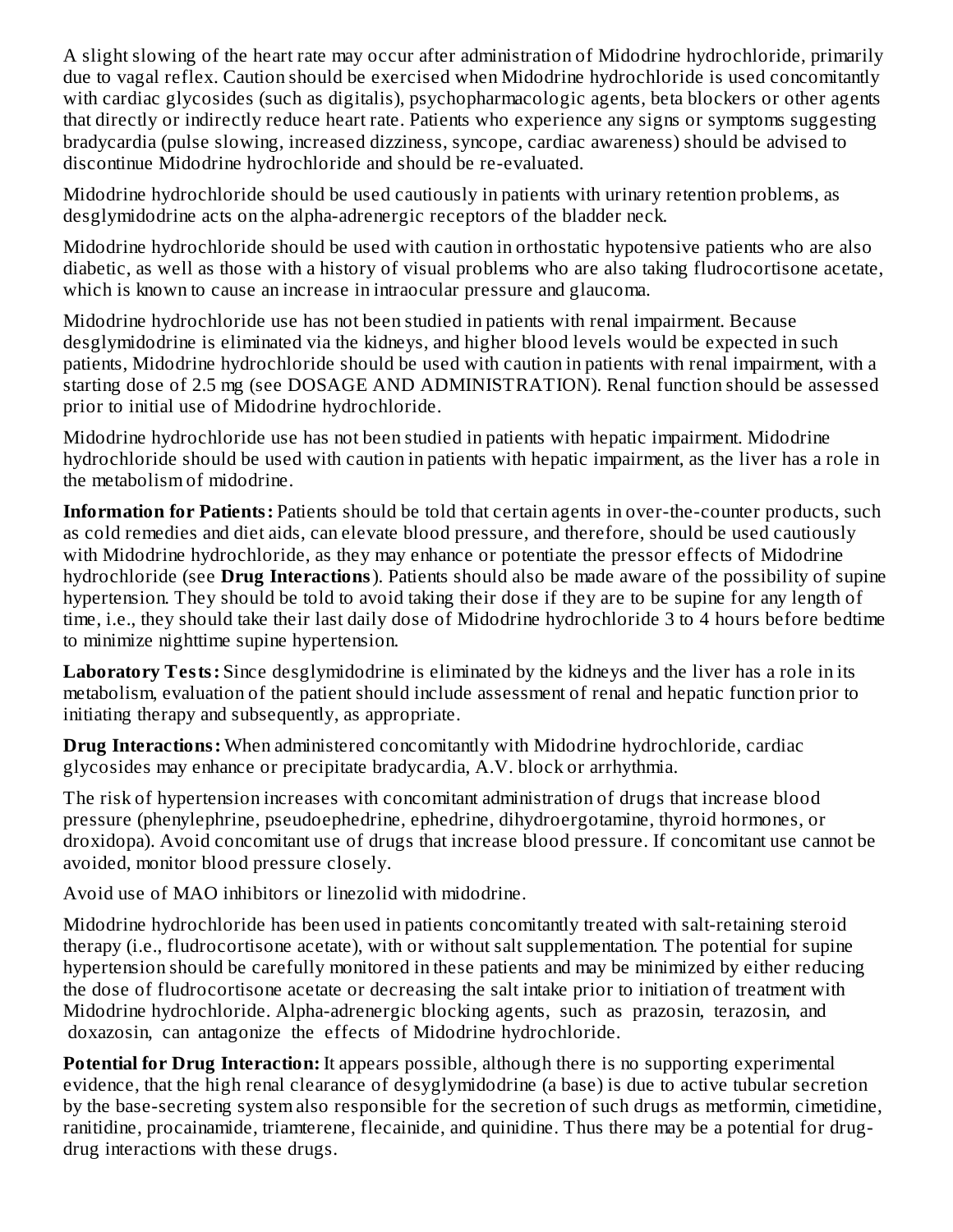**Carcinogenesis, Mutagenesis, Impairment of Fertility:** Long-term studies have been conducted in rats and mice at dosages 3 to 4 times the maximum recommended daily human dose on a mg/m<sup>2</sup> basis, with no indication of carcinogenic effects related to Midodrine hydrochloride. Studies investigating the mutagenic potential of Midodrine hydrochloride revealed no evidence of mutagenicity. Other than the dominant lethal assay in male mice, where no impairment of fertility was observed, there have been no studies on the effects of Midodrine hydrochloride on fertility.

**Pregnancy:** Midodrine hydrochloride increased the rate of embryo resorption, reduced fetal body weight in rats and rabbits, and decreased fetal survival in rabbits when given in doses 13 (rat) and 7 (rabbit) times the maximum human dose based on body surface area (mg/m<sup>2</sup>). There are no adequate and well-controlled studies in pregnant women. Midodrine hydrochloride should be used during pregnancy only if the potential benefit justifies the potential risk to the fetus. No teratogenic effects have been observed in studies in rats and rabbits.

**Nursing Mothers:** It is not known whether this drug is excreted in human milk. Because many drugs are excreted in human milk, caution should be exercised when Midodrine hydrochloride is administered to a nursing woman.

**Pediatric Use:** Safety and effectiveness in pediatric patients have not been established.

# **ADVERSE REACTIONS**

The most frequent adverse reactions seen in controlled trials were supine and sitting hypertension; paresthesia and pruritus, mainly of the scalp; goosebumps; chills; urinary urge; urinary retention and urinary frequency.

The frequency of these events in a 3-week placebo-controlled trial is shown in the following table:

|                           |              | P lacebo      | <b>M</b> idodrine |               |  |
|---------------------------|--------------|---------------|-------------------|---------------|--|
|                           |              | $n = 88$      |                   | $n = 82$      |  |
| Event                     | # of reports | % of patients | # of reports      | % of patients |  |
| Total #of reports         | 22           |               | 77                |               |  |
| Paresthesia $^1$          |              | 4.5           | 15                | 18.3          |  |
| Piloerection              |              |               | 11                | 13.4          |  |
| Dysuria <sup>2</sup>      |              |               | 11                | 13.4          |  |
| Pruritis <sup>3</sup>     |              | 2.3           | 10                | 12.2          |  |
| Supine                    |              |               | 6                 | 7.3           |  |
| hypertension <sup>4</sup> |              |               |                   |               |  |
| Chills                    |              |               |                   | 4.9           |  |
| Pain <sup>5</sup>         |              |               |                   | 4.9           |  |
| Rash                      |              | $1.1\,$       |                   | 2.4           |  |

#### **Advers e Events**

<sup>1</sup> Includes hyperesthesia and scalp paresthesia

<sup>2</sup> Includes dysuria (1), increased urinary frequency (2), impaired urination (1), urinary retention (5), urinary urgency (2)

<sup>3</sup> Includes scalp pruritus

 $4$  Includes patients who experienced an increase in supine hypertension

 $^5$  Includes abdominal pain and pain increase

Less frequent adverse reactions were headache; feeling of pressure/fullness in the head; vasodilation/flushing face; confusion/thinking abnormality; dry mouth; nervousness/anxiety and rash. Other adverse reactions that occurred rarely were visual field defect; dizziness; skin hyperesthesia; insomnia; somnolence; erythema multiforme; canker sore; dry skin; dysuria; impaired urination; asthenia;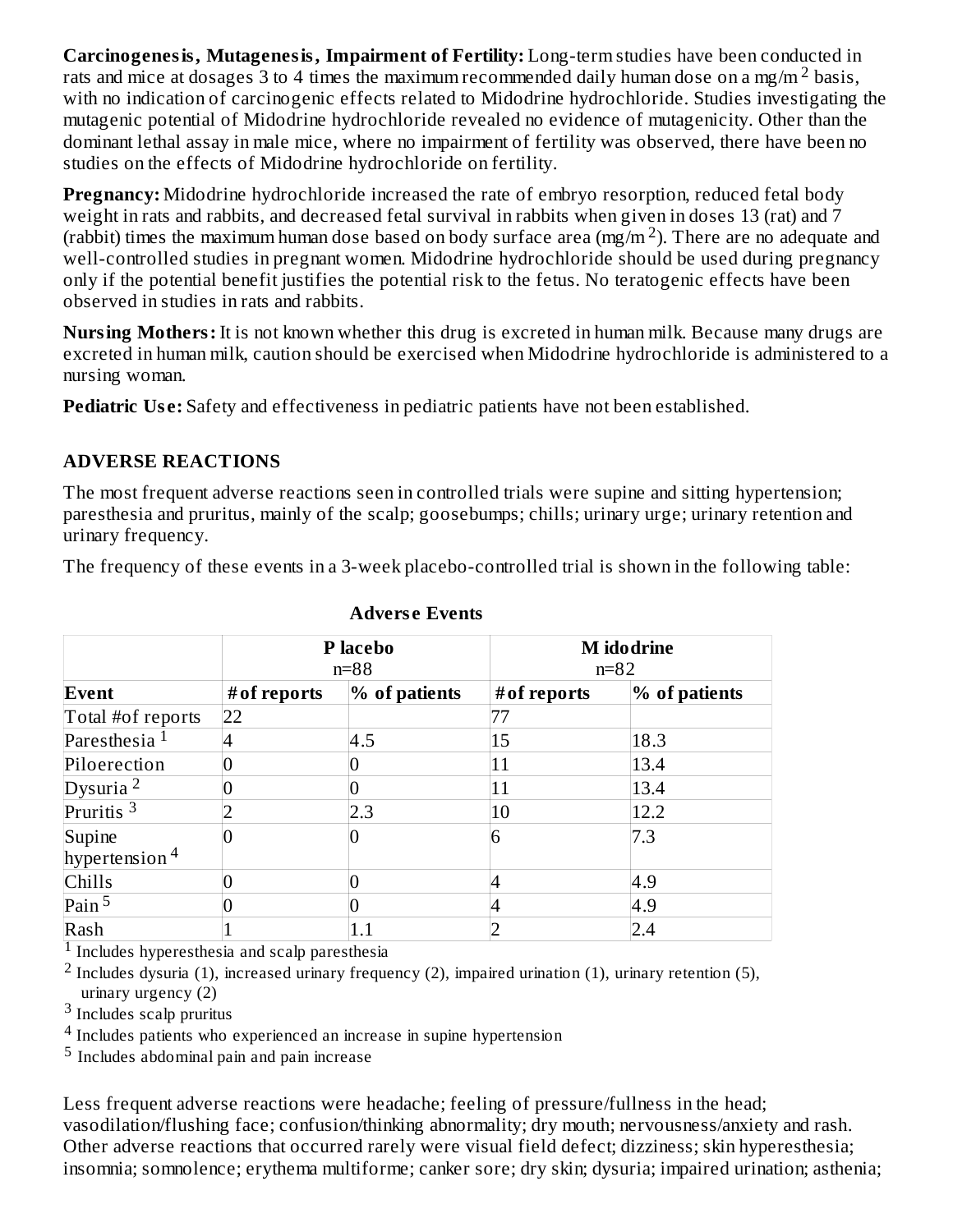backache; pyrosis; nausea; gastrointestinal distress; flatulence and leg cramps.

The most potentially serious adverse reaction associated with Midodrine hydrochloride therapy is supine hypertension. The feelings of paresthesia, pruritus, piloerection and chills are pilomotor reactions associated with the action of midodrine on the alpha-adrenergic receptors of the hair follicles. Feelings of urinary urgency, retention and frequency are associated with the action of midodrine on the alpha-receptors of the bladder neck.

# **OVERDOSAGE**

Symptoms of overdose could include hypertension, piloerection (goosebumps), a sensation of coldness and urinary retention. There are 2 reported cases of overdosage with Midodrine hydrochloride, both in young males. One patient ingested Midodrine hydrochloride drops, 250 mg, experienced systolic blood pressure greater than 200 mmHg, was treated with an IV injection of 20 mg of phentolamine, and was discharged the same night without any complaints. The other patient ingested 205 mg of Midodrine hydrochloride (41 5-mg tablets), and was found lethargic and unable to talk, unresponsive to voice but responsive to painful stimuli, hypertensive and bradycardic. Gastric lavage was performed, and the patient recovered fully by the next day without sequelae.

The single doses that would be associated with symptoms of overdosage or would be potentially lifethreatening are unknown. The oral LD  $_{50}$  is approximately 30 to 50 mg/kg in rats, 675 mg/kg in mice, and 125 to 160 mg/kg in dogs.

Desglymidodrine is dialyzable.

Recommended general treatment, based on the pharmacology of the drug, includes induced emesis and administration of alpha-sympatholytic drugs (e.g., phentolamine).

# **DOSAGE AND ADMINISTRATION**

The recommended dose of Midodrine Hydrochloride Tablets, USP is 10 mg, 3 times daily.Dosing should take place during the daytime hours when the patient needs to be upright, pursuing the activities of daily living. A suggested dosing schedule of approximately 4-hour intervals is as follows: shortly before, or upon arising in the morning, midday and late afternoon (not later than 6 P.M.). Doses may be given in 3-hour intervals, if required, to control symptoms, but not more frequently. Single doses as high as 20 mg have been given to patients, but severe and persistent systolic supine hypertension occurs at a high rate (about 45%) at this dose. In order to reduce the potential for supine hypertension during sleep, Midodrine Hydrochloride Tablets, USP should not be given after the evening meal or less than 4 hours before bedtime. Total daily doses greater than 30 mg have been tolerated by some patients, but their safety and usefulness have not been studied systematically or established. Because of the risk of supine hypertension, Midodrine Hydrochloride Tablets, USP should be continued only in patients who appear to attain symptomatic improvement during initial treatment.

The supine and standing blood pressure should be monitored regularly, and the administration of Midodrine Hydrochloride Tablets, USP should be stopped if supine blood pressure increases excessively.

Because desglymidodrine is excreted renally, dosing in patients with abnormal renal function should be cautious; although this has not been systematically studied, it is recommended that treatment of these patients be initiated using 2.5-mg doses.

Dosing in children has not been adequately studied.

Blood levels of midodrine and desglymidodrine were similar when comparing levels in patients 65 or older vs. younger than 65 and when comparing males vs. females, suggesting dose modifications for these groups are not necessary.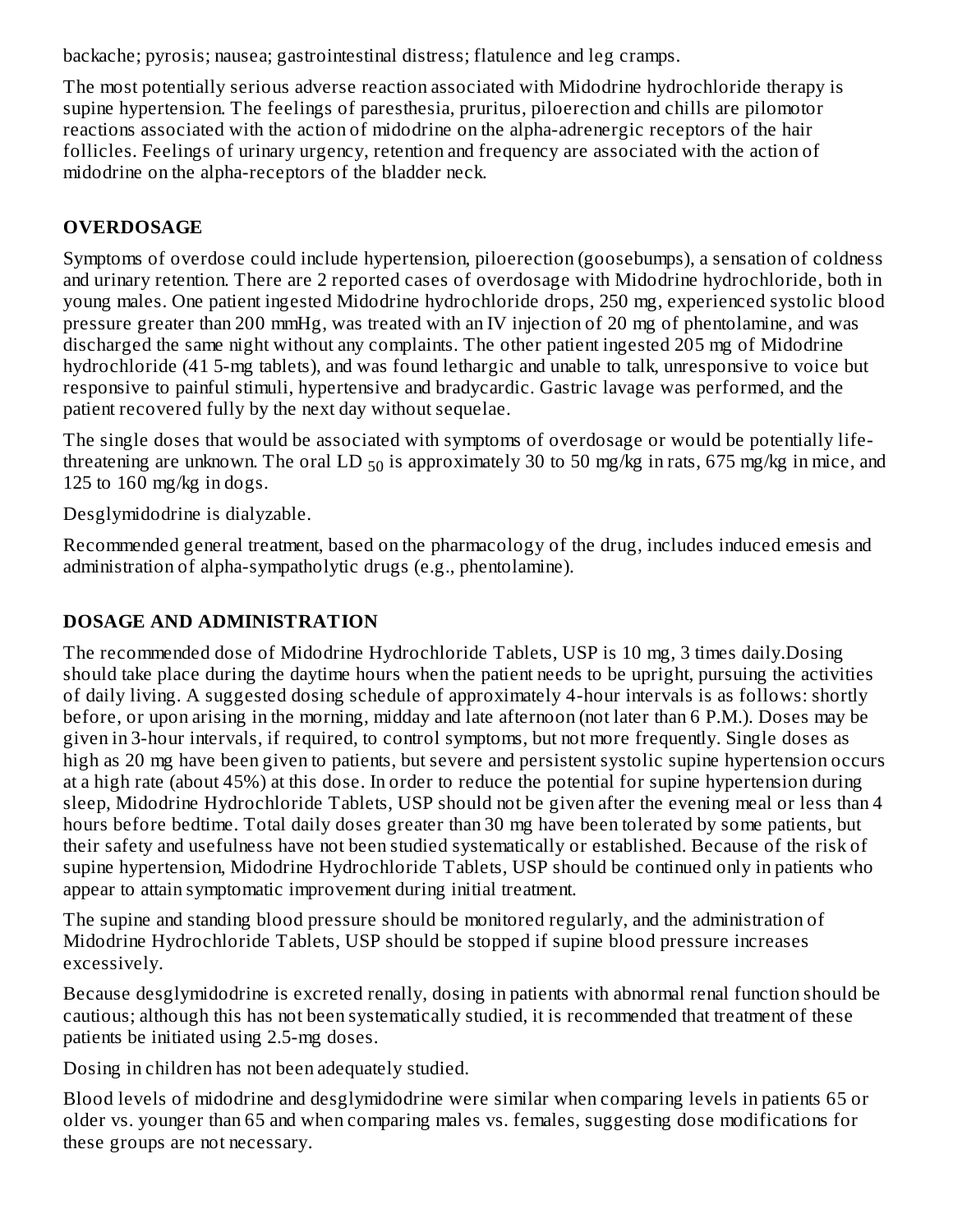## **HOW SUPPLIED**

Midodrine Hydrochloride Tablets, USP 2.5mg, 5mg and 10mg tablets for oral administration.

Midodrine Hydrochloride Tablets, USP 2.5mg are white to off white, round beveled edge, scored tablets debossed with " $\wedge$ " above the score line on one side and "040" on other side.

Bottles of 100 tablets: NDC 52817-323-10

Midodrine Hydrochloride Tablets, USP 5mg are white to off white, round beveled edge, scored tablets debossed with " $\wedge$  " above the score line on one side and "041" on other side.

Bottles of 100 tablets: NDC 52817-324-10

Midodrine Hydrochloride Tablets, USP 10mg are white to off white, round beveled edge, scored tablets debossed with " $\wedge$  " above the score line on one side and "042" on other side.

Bottles of 100 tablets: NDC 52817-325-10

Store at 20 $^{\circ}$  to 25 $^{\circ}$ C (68 $^{\circ}$  to 77 $^{\circ}$ F) excursions permitted between 15 $^{\circ}$  to 30 $^{\circ}$  C (59 $^{\circ}$  to 86 $^{\circ}$ F) [see **USP Controlled Room Temperature].**

Dispense in a tight, light-resistant container as defined in the USP, using a child-resistant closure.

To report SUSPECTED ADVERSE REACTIONS, contact FDA at 1-800-FDA-1088 or www.fda.gov/medwatch.

Distributed By **TruPharma, LLC** Tampa, FL 33609

Manufactured by: **Rubicon Res earch Private Limited** Ambernath, Dist: Thane, 421506 India

**Rx Only**

Rev.00, 09/2019

## **PACKAGE LABEL.PRINCIPAL DISPLAY PANEL**

**Midodrine Hydrochloride Tablets, USP 2.5mg - 100 Tablets - NDC 52817-323-10**

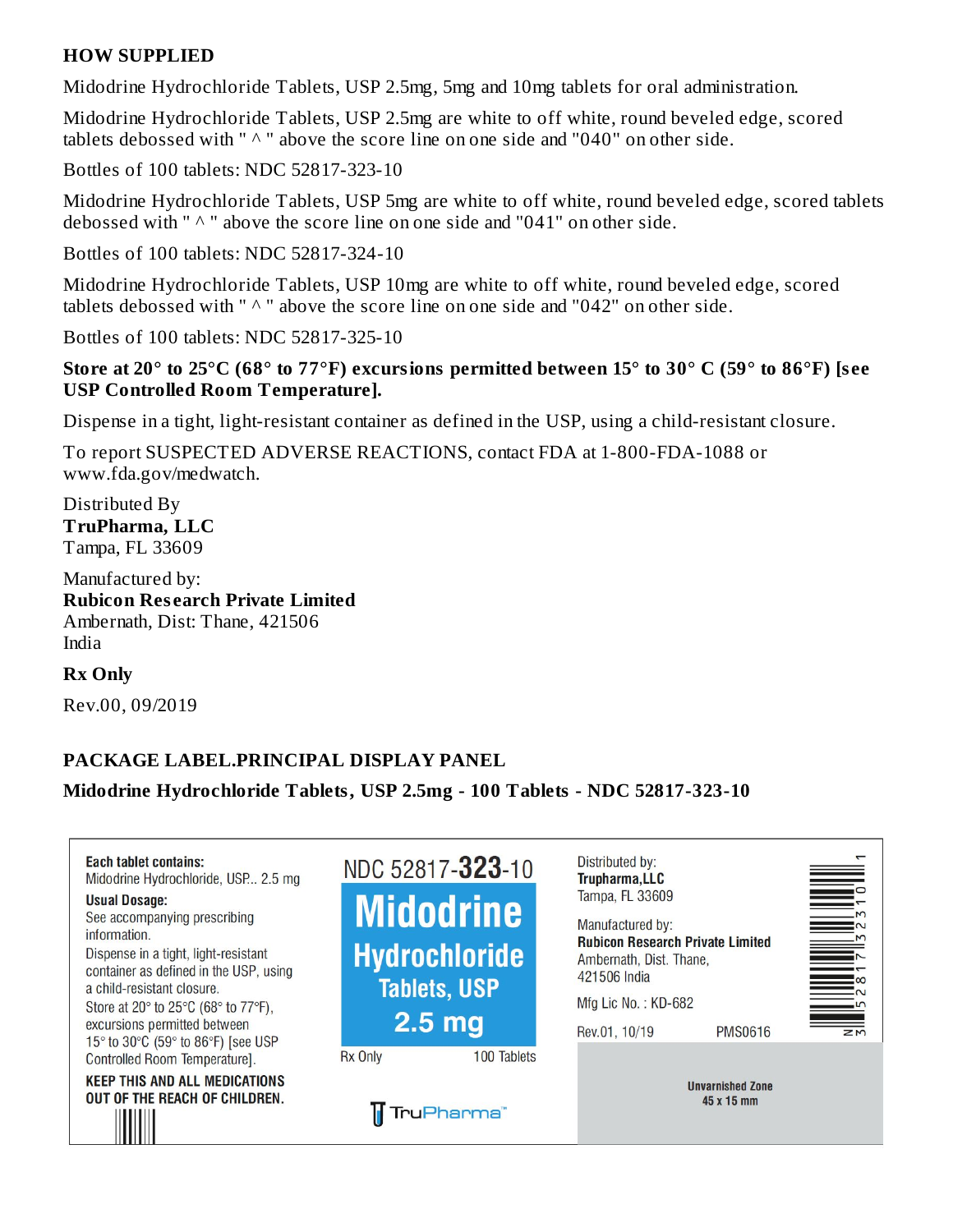#### **Midodrine Hydrochloride Tablets, USP 5mg - 100 Tablets - NDC 52817-324-10**



#### **Midodrine Hydrochloride Tablets, USP 10mg - 100 Tablets - NDC 52817-325-10**



| <b>MIDODRINE HYDROCHLORIDE</b>                                                           |                         |                                          |               |                 |
|------------------------------------------------------------------------------------------|-------------------------|------------------------------------------|---------------|-----------------|
| midodrine hydrochloride tablet                                                           |                         |                                          |               |                 |
|                                                                                          |                         |                                          |               |                 |
| <b>Product Information</b>                                                               |                         |                                          |               |                 |
| <b>Product Type</b>                                                                      | HUMAN PRESCRIPTION DRUG | Item Code (Source)                       | NDC:52817-324 |                 |
| <b>Route of Administration</b>                                                           | ORAL                    |                                          |               |                 |
|                                                                                          |                         |                                          |               |                 |
|                                                                                          |                         |                                          |               |                 |
| <b>Active Ingredient/Active Moiety</b>                                                   |                         |                                          |               |                 |
|                                                                                          | <b>Ingredient Name</b>  | <b>Basis of Strength</b>                 |               | Strength        |
| <b>MIDO DRINE HYDRO CHLO RIDE (UNII: 59JV96 YTXV) (MIDO DRINE -</b><br>UNII:6 YE7PBM15H) |                         | <b>MIDODRINE</b><br><b>HYDROCHLORIDE</b> |               | 5 <sub>mg</sub> |
|                                                                                          |                         |                                          |               |                 |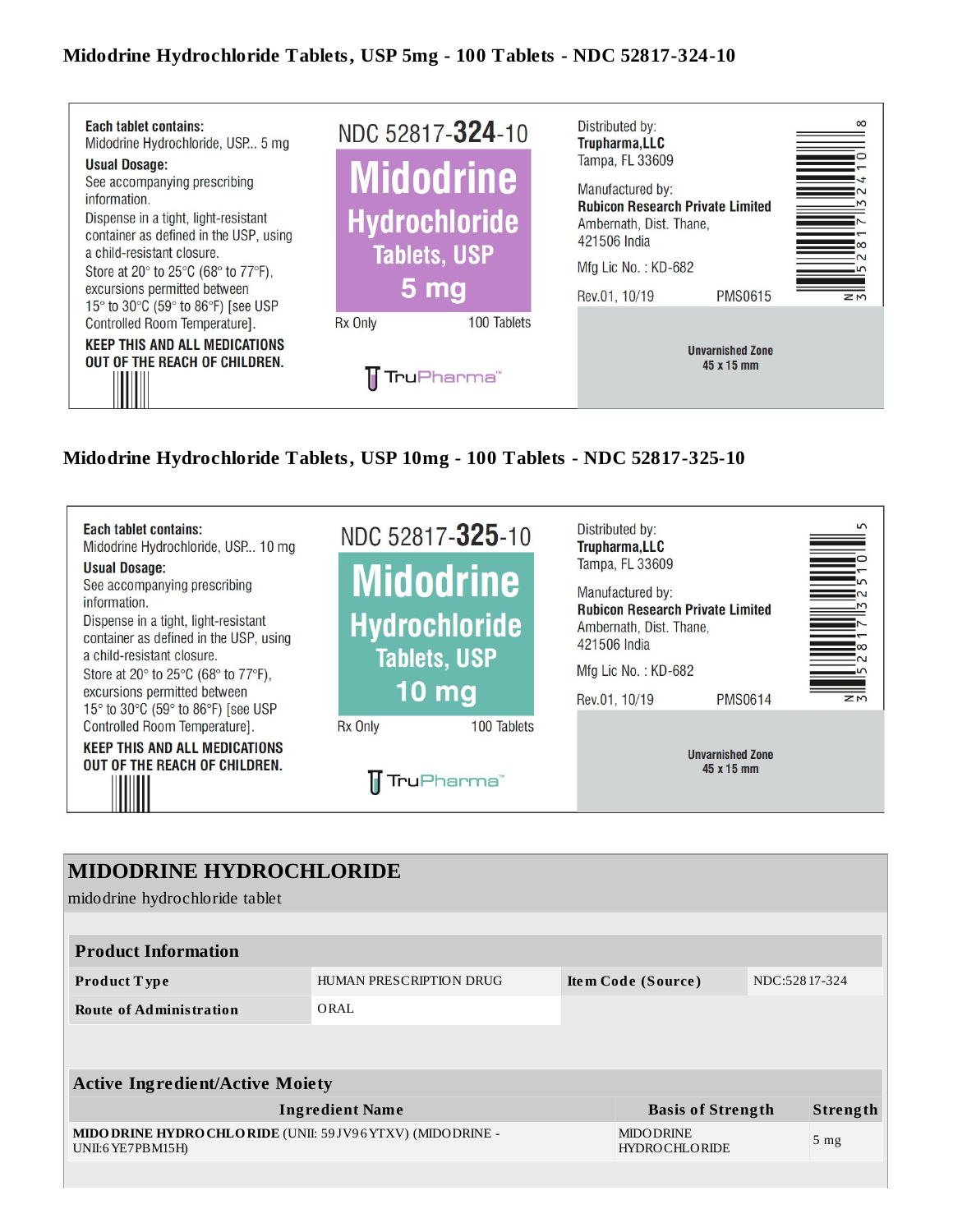|                              | <b>Inactive Ingredients</b>                 |  |                                                     |                     |                             |                  |                           |  |
|------------------------------|---------------------------------------------|--|-----------------------------------------------------|---------------------|-----------------------------|------------------|---------------------------|--|
|                              |                                             |  | <b>Ingredient Name</b>                              |                     |                             |                  | Strength                  |  |
|                              |                                             |  | CROSCARMELLOSE SODIUM (UNII: M28OL1HH48)            |                     |                             |                  |                           |  |
|                              |                                             |  | MAGNESIUM STEARATE (UNII: 70097M6I30)               |                     |                             |                  |                           |  |
|                              | STARCH, CORN (UNII: O8232NY3SJ)             |  |                                                     |                     |                             |                  |                           |  |
|                              |                                             |  | MICRO CRYSTALLINE CELLULOSE 102 (UNII: PNR0 YF693Y) |                     |                             |                  |                           |  |
|                              | <b>SILICON DIO XIDE (UNII: ETJ7Z6 XBU4)</b> |  |                                                     |                     |                             |                  |                           |  |
|                              |                                             |  | SO DIUM LAURYL SULFATE (UNII: 368GB5141J)           |                     |                             |                  |                           |  |
|                              |                                             |  |                                                     |                     |                             |                  |                           |  |
|                              |                                             |  |                                                     |                     |                             |                  |                           |  |
|                              | <b>Product Characteristics</b>              |  |                                                     |                     |                             |                  |                           |  |
|                              | Color                                       |  | white (white to off white)                          | <b>Score</b>        |                             | 2 pieces         |                           |  |
|                              | <b>Shape</b>                                |  | ROUND (round beveled edge)                          | <b>Size</b>         |                             | 8mm              |                           |  |
|                              | Flavor                                      |  |                                                     | <b>Imprint Code</b> |                             | UpArro whead;041 |                           |  |
|                              | <b>Contains</b>                             |  |                                                     |                     |                             |                  |                           |  |
|                              |                                             |  |                                                     |                     |                             |                  |                           |  |
|                              |                                             |  |                                                     |                     |                             |                  |                           |  |
|                              | Packaging                                   |  |                                                     |                     |                             |                  |                           |  |
| #                            | <b>Item Code</b>                            |  | <b>Package Description</b>                          |                     | <b>Marketing Start Date</b> |                  | <b>Marketing End Date</b> |  |
|                              | 1 NDC:528 17-324-10                         |  | 100 in 1 BOTTLE; Type 0: Not a Combination Product  |                     | 08/19/2019                  |                  |                           |  |
|                              |                                             |  |                                                     |                     |                             |                  |                           |  |
|                              |                                             |  |                                                     |                     |                             |                  |                           |  |
|                              |                                             |  |                                                     |                     |                             |                  |                           |  |
| <b>Marketing Information</b> |                                             |  |                                                     |                     |                             |                  |                           |  |
| <b>Marketing Category</b>    |                                             |  | <b>Application Number or Monograph Citation</b>     |                     | <b>Marketing Start Date</b> |                  | <b>Marketing End Date</b> |  |
|                              | <b>ANDA</b>                                 |  | ANDA212543                                          |                     | 08/19/2019                  |                  |                           |  |
|                              |                                             |  |                                                     |                     |                             |                  |                           |  |
|                              |                                             |  |                                                     |                     |                             |                  |                           |  |
|                              |                                             |  | <b>MIDODRINE HYDROCHLORIDE</b>                      |                     |                             |                  |                           |  |
|                              | midodrine hydrochloride tablet              |  |                                                     |                     |                             |                  |                           |  |

| <b>Product Information</b>                                                               |                                          |                          |                    |               |                 |
|------------------------------------------------------------------------------------------|------------------------------------------|--------------------------|--------------------|---------------|-----------------|
| <b>Product Type</b>                                                                      | HUMAN PRESCRIPTION DRUG                  |                          | Item Code (Source) | NDC:52817-323 |                 |
| <b>Route of Administration</b>                                                           | ORAL                                     |                          |                    |               |                 |
|                                                                                          |                                          |                          |                    |               |                 |
|                                                                                          |                                          |                          |                    |               |                 |
| <b>Active Ingredient/Active Moiety</b>                                                   |                                          |                          |                    |               |                 |
| <b>Ingredient Name</b>                                                                   |                                          | <b>Basis of Strength</b> |                    |               |                 |
| <b>MIDO DRINE HYDRO CHLO RIDE (UNII: 59JV96 YTXV) (MIDO DRINE -</b><br>UNII:6 YE7PBM15H) | <b>MIDODRINE</b><br><b>HYDROCHLORIDE</b> |                          |                    | $2.5$ mg      |                 |
|                                                                                          |                                          |                          |                    |               |                 |
| <b>Inactive Ingredients</b>                                                              |                                          |                          |                    |               |                 |
|                                                                                          |                                          |                          |                    |               |                 |
| <b>Ingredient Name</b>                                                                   |                                          |                          |                    |               | <b>Strength</b> |
| CROSCARMELLOSE SODIUM (UNII: M28OL1HH48)                                                 |                                          |                          |                    |               |                 |
| MAGNESIUM STEARATE (UNII: 70097M6I30)                                                    |                                          |                          |                    |               |                 |
| STARCH, CORN (UNII: O8232NY3SJ)                                                          |                                          |                          |                    |               |                 |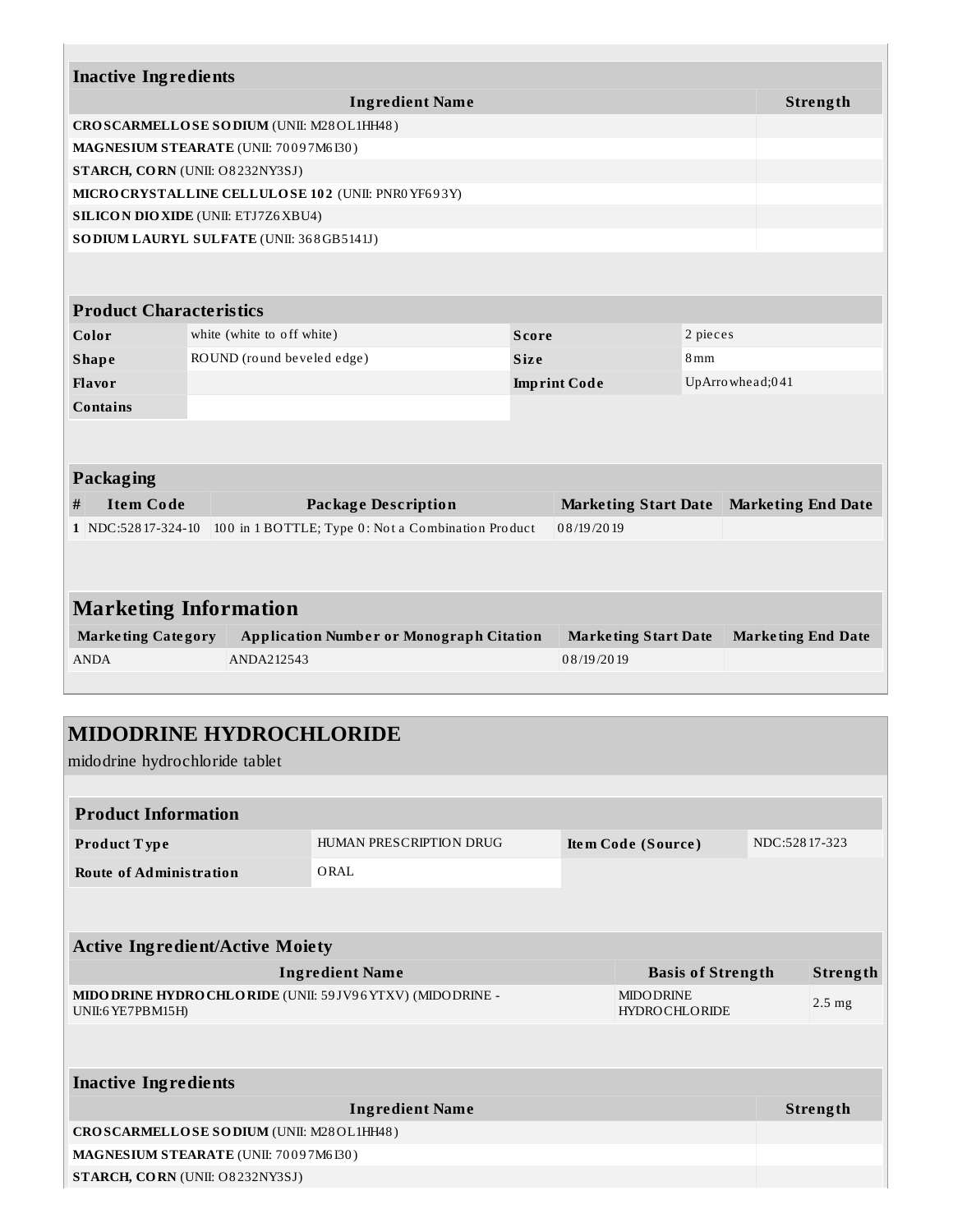|                                                                              |  | MICRO CRYSTALLINE CELLULO SE 102 (UNII: PNR0 YF693Y) |                             |                             |                           |                           |
|------------------------------------------------------------------------------|--|------------------------------------------------------|-----------------------------|-----------------------------|---------------------------|---------------------------|
| <b>SILICON DIO XIDE (UNII: ETJ7Z6 XBU4)</b>                                  |  |                                                      |                             |                             |                           |                           |
|                                                                              |  | SO DIUM LAURYL SULFATE (UNII: 368GB5141J)            |                             |                             |                           |                           |
|                                                                              |  |                                                      |                             |                             |                           |                           |
| <b>Product Characteristics</b>                                               |  |                                                      |                             |                             |                           |                           |
| Color                                                                        |  | white (white to off white)                           | <b>Score</b>                |                             | 2 pieces                  |                           |
| <b>Shape</b>                                                                 |  | ROUND (round beveled edge)                           | <b>Size</b>                 |                             | 6mm                       |                           |
| Flavor                                                                       |  |                                                      |                             | <b>Imprint Code</b>         |                           | UpArro whead;040          |
| <b>Contains</b>                                                              |  |                                                      |                             |                             |                           |                           |
|                                                                              |  |                                                      |                             |                             |                           |                           |
| Packaging                                                                    |  |                                                      |                             |                             |                           |                           |
| <b>Item Code</b><br>#                                                        |  | <b>Package Description</b>                           |                             | <b>Marketing Start Date</b> |                           | <b>Marketing End Date</b> |
| 100 in 1 BOTTLE; Type 0: Not a Combination Product<br>1 NDC:52817-323-10     |  |                                                      | 08/19/2019                  |                             |                           |                           |
|                                                                              |  |                                                      |                             |                             |                           |                           |
| <b>Marketing Information</b>                                                 |  |                                                      |                             |                             |                           |                           |
| <b>Application Number or Monograph Citation</b><br><b>Marketing Category</b> |  |                                                      | <b>Marketing Start Date</b> |                             | <b>Marketing End Date</b> |                           |
| <b>ANDA</b><br>ANDA212543                                                    |  |                                                      | 08/19/2019                  |                             |                           |                           |
|                                                                              |  |                                                      |                             |                             |                           |                           |
|                                                                              |  |                                                      |                             |                             |                           |                           |
|                                                                              |  | MIDODRINE HVDROCHI ORIDE                             |                             |                             |                           |                           |

| MIDODRINE HTDROCHLORIDE                                                          |                                           |                          |               |          |
|----------------------------------------------------------------------------------|-------------------------------------------|--------------------------|---------------|----------|
| midodrine hydrochloride tablet                                                   |                                           |                          |               |          |
|                                                                                  |                                           |                          |               |          |
| <b>Product Information</b>                                                       |                                           |                          |               |          |
| Product Type                                                                     | HUMAN PRESCRIPTION DRUG                   | Item Code (Source)       | NDC:52817-325 |          |
| <b>Route of Administration</b>                                                   | ORAL                                      |                          |               |          |
|                                                                                  |                                           |                          |               |          |
|                                                                                  |                                           |                          |               |          |
| <b>Active Ingredient/Active Moiety</b>                                           |                                           |                          |               |          |
|                                                                                  | <b>Ingredient Name</b>                    | <b>Basis of Strength</b> |               | Strength |
| MIDO DRINE HYDRO CHLO RIDE (UNII: 59JV96YTXV) (MIDO DRINE -<br>UNII:6 YE7PBM15H) | <b>MIDO DRINE</b><br><b>HYDROCHLORIDE</b> |                          | $10$ mg       |          |
|                                                                                  |                                           |                          |               |          |
| <b>Inactive Ingredients</b>                                                      |                                           |                          |               |          |
|                                                                                  | <b>Ingredient Name</b>                    |                          |               | Strength |
| CROSCARMELLOSE SODIUM (UNII: M28OL1HH48)                                         |                                           |                          |               |          |
| MAGNESIUM STEARATE (UNII: 70097M6I30)                                            |                                           |                          |               |          |
| STARCH, CORN (UNII: O8232NY3SJ)                                                  |                                           |                          |               |          |
| MICRO CRYSTALLINE CELLULO SE 102 (UNII: PNR0 YF693Y)                             |                                           |                          |               |          |
| <b>SILICON DIO XIDE (UNII: ETJ7Z6 XBU4)</b>                                      |                                           |                          |               |          |
| SO DIUM LAURYL SULFATE (UNII: 368GB5141J)                                        |                                           |                          |               |          |
|                                                                                  |                                           |                          |               |          |
|                                                                                  |                                           |                          |               |          |
| <b>Product Characteristics</b>                                                   |                                           |                          |               |          |